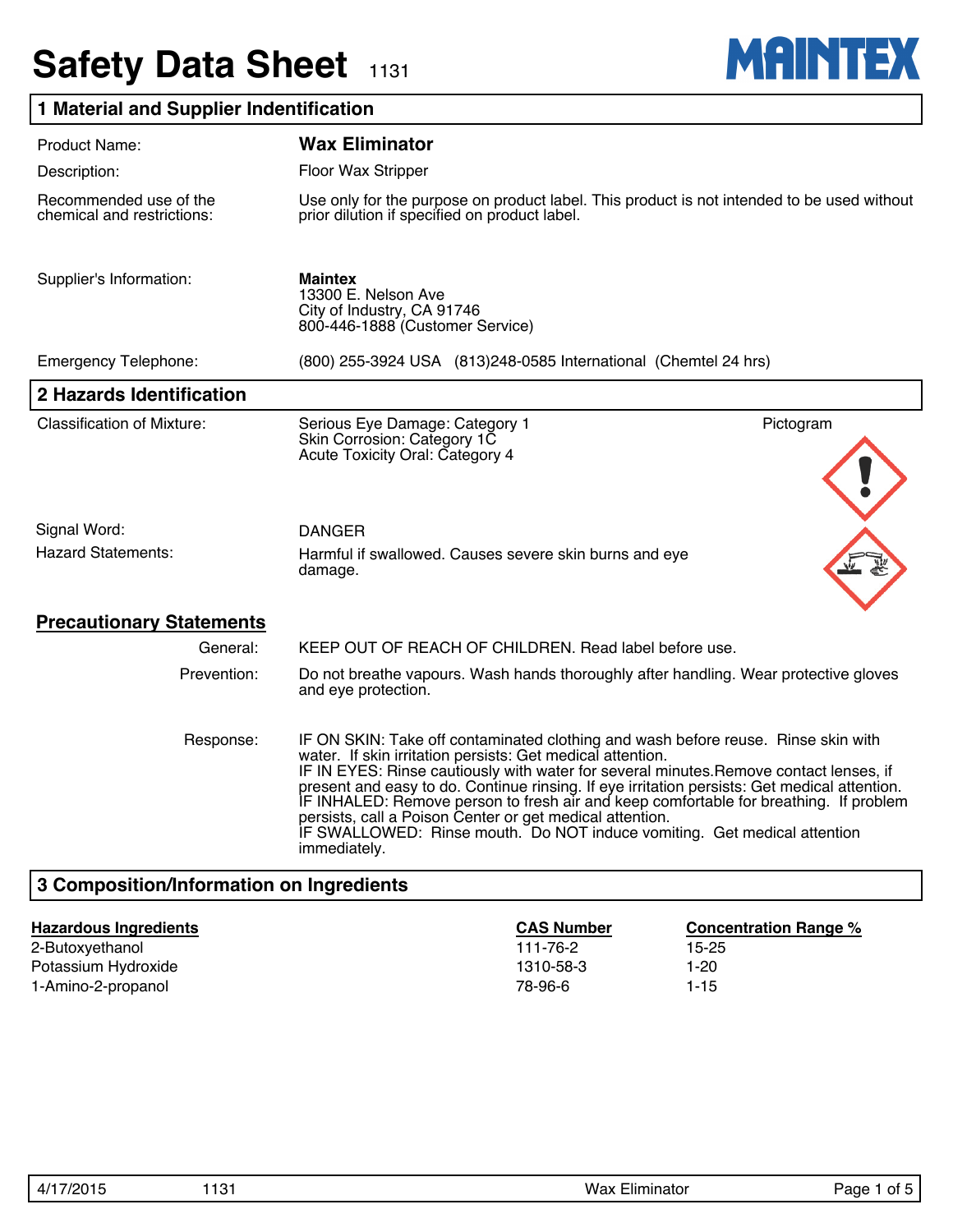| <b>4 First Aid Measures</b> |                                                                                                                                                                                                   |
|-----------------------------|---------------------------------------------------------------------------------------------------------------------------------------------------------------------------------------------------|
| Eye Contact:                | Flush eyes with water for 15 minutes. Remove contact lenses if any.                                                                                                                               |
| Skin Contact:               | Contact with concentrate may be an irritant to sensitive skin. If spilt in large areas of skin,<br>rinse immediately with water and remove clothing. Wash skin thoroughly with soap and<br>water. |
| Inhalation                  | If discomfort is experienced after prolonged exposure to vapours, move person to fresh<br>air. Get medical attention if irritation persists.                                                      |
| Ingestion:                  | Get medical attention immediately. Rinse mouth with water. Do NOT induce vomiting.<br>Drink glass of water to dilute product.                                                                     |

| 5 Firefighting Measures                                                   |                                                                                                                                                                                                                                |
|---------------------------------------------------------------------------|--------------------------------------------------------------------------------------------------------------------------------------------------------------------------------------------------------------------------------|
| Suitable Extinguishing Media:                                             | Water spray, normal foam, dry agent (carbon dioxide, dry chemical powder.)                                                                                                                                                     |
| Specific Hazards arising from<br>the Chemical:                            | In a fire or if heated, a pressure increase will occur and the container may burst.<br>Combustion products may include and are not limited to nitrogen oxides, carbon<br>monoxide, and carbon dioxide.                         |
| <b>Specific Protective Equipment</b><br>and Precautions for Firefighters: | Firefighters should wear NIOSH approved self-contained breathing apparatus and<br>protective clothing. If safe to do so, remove containers from path of fire. If involved in a<br>fire, keep containers cool with water spray. |

| <b>6 Accidental Release Measures</b>                  |                                                                                                                                                                                                                                                                                                                                  |  |  |
|-------------------------------------------------------|----------------------------------------------------------------------------------------------------------------------------------------------------------------------------------------------------------------------------------------------------------------------------------------------------------------------------------|--|--|
| <b>Emergency Procedures:</b>                          | Keep area clear of personnel until area has been properly cleaned.                                                                                                                                                                                                                                                               |  |  |
| <b>Personal Precautions/</b><br>Protective Equipment: | Slippery when spilt. To avoid accidents, clean up immediately and shut off source of leak,<br>if safe to do so. Wear appropriate protective equipment to prevent any contamination of<br>skin, eyes, and personal clothing. Provide sufficient ventilation.                                                                      |  |  |
| <b>Environmental Precautions:</b>                     | If contamination of sewers or waterways has occurred, advise local emergency services.                                                                                                                                                                                                                                           |  |  |
| Methods for Containment and<br>Cleaning Up:           | Contain spill with absorbent (soil, sand, or other inert material) or spill kit to prevent<br>contamination of sewers or waterways. Neutralization agent is not recommended within<br>building, as toxic vapors may be omitted. Properly dispose of used absorbents in<br>accordance with local, state, and federal regulations. |  |  |

| <b>7 Handling and Storage</b>                                   |                                                                                                                                                                                                               |
|-----------------------------------------------------------------|---------------------------------------------------------------------------------------------------------------------------------------------------------------------------------------------------------------|
| Precautions for Safe Handling:                                  | Avoid skin and eye contact, inhalation and ingestion. Wash hands thoroughly after use.<br>Keep out of reach of children.                                                                                      |
| Conditions for Safe Storage,<br>Including an Incompatiibiities: | Store in cool, dry place and out of direct sunlight. Store away from source of heat or<br>ignition. Do not mix with other chemicals. Keep container closed when not in use, and<br>check regularly for leaks. |

See Section 10 for incompatible materials.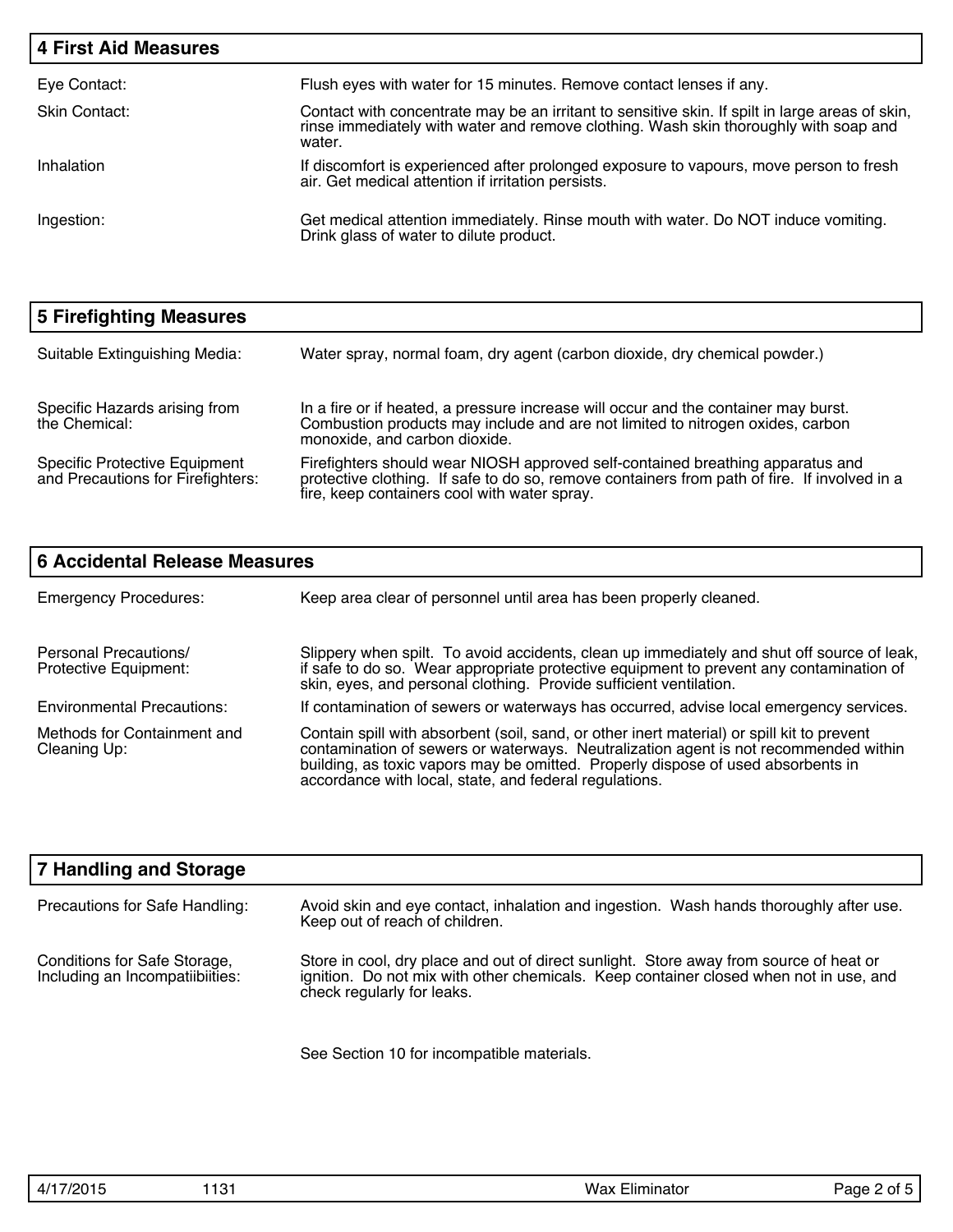| 8 Exposure Controls/Personal Protection |                  |                 |                   |  |
|-----------------------------------------|------------------|-----------------|-------------------|--|
| <b>Control Parameters:</b>              |                  |                 |                   |  |
| <b>Hazardous Ingredients</b>            | <b>ACGIH TLV</b> | <b>OSHA PEL</b> | <b>NIOSH IDLH</b> |  |
| 2-Butoxyethanol                         | TWA 20 PPM       |                 | PEL 240 mg/m3 50  |  |
| ppm                                     | N/A              |                 |                   |  |
| Potassium Hydroxide                     | N/A              | N/A             | N/A               |  |
| 1-Amino-2-propanol                      | N/A              | N/A             | N/A               |  |

| Appropriate engineering<br>controls: | Good ventilation should be sufficient to control worker exposure to airborne contaminants.                                                                                                         |  |  |  |
|--------------------------------------|----------------------------------------------------------------------------------------------------------------------------------------------------------------------------------------------------|--|--|--|
| <b>Personal Protection</b>           |                                                                                                                                                                                                    |  |  |  |
| Eye Protection:                      | Use protective glasses or safety goggles if splashing or spray-back is likely.                                                                                                                     |  |  |  |
| Hand Protection:                     | Use protective gloves when used for prolong periods or if skin sensitive.                                                                                                                          |  |  |  |
| <b>Skin Protection:</b>              | Use apron if splashing or spray-back is likely.                                                                                                                                                    |  |  |  |
| <b>Respiratory Protection:</b>       | Use in well ventilated areas or local exhaust ventilation when cleaning small spaces.                                                                                                              |  |  |  |
| <b>Hygiene Measures:</b>             | Always wash hands after handling chemical products, and before smoking, eating,<br>drinking, or using the toilet. Wash contaminated clothing or protective equipment before<br>storage and re-use. |  |  |  |

## **9 Physical and Chemical Properties**

| <b>Physical State:</b><br>Color:<br>Odor:<br>pH: | Liquid<br>Clear<br>Butyl<br>13-14 | Specific Gravity:<br>Evapporation Rate:<br>Solubility in Water:<br>$VOC$ (g/L): | 1.03<br>$\leq$ 1<br>Complete<br><250 | Vapour Pressure (mm Hg):<br>Vapour Density:<br>Freezing Point (°F):<br>Boiling Point (°F):<br>Flash Point $(°F)$ : | $<$ 17 mm Hq<br><32<br>>212<br>> 200 |
|--------------------------------------------------|-----------------------------------|---------------------------------------------------------------------------------|--------------------------------------|--------------------------------------------------------------------------------------------------------------------|--------------------------------------|
|                                                  |                                   | $\epsilon$ means less than                                                      |                                      | > means greater than                                                                                               |                                      |

**Note:** These physical data are typical values based on material tested but may vary from sample to sample. Typical values should not be construed as a guaranteed analysis of any specific lot or as specification items.

## **10 Stability and Reactivity**

| Reactivity:<br><b>Chemical Stability:</b> | No specific data<br>Stable                                                                                                                       |
|-------------------------------------------|--------------------------------------------------------------------------------------------------------------------------------------------------|
| Possibility of Hazardous Reactions:       | Under normal conditions of storage and use, hazardous reactions will not occur.                                                                  |
| Conditions to Avoid:                      | Avoid exposure to heat and light.                                                                                                                |
| Incompatible Materials:                   | Slightly reactive or incompatible with oxidizers (e.g., bleach), strong acids (e.g.,<br>hydrochloric acid) and reactive metals (e.g., aluminum). |
|                                           | Hazardous Decomposition Products: Under normal conditions of storage and use, hazardous decomposition products should<br>not be produced.        |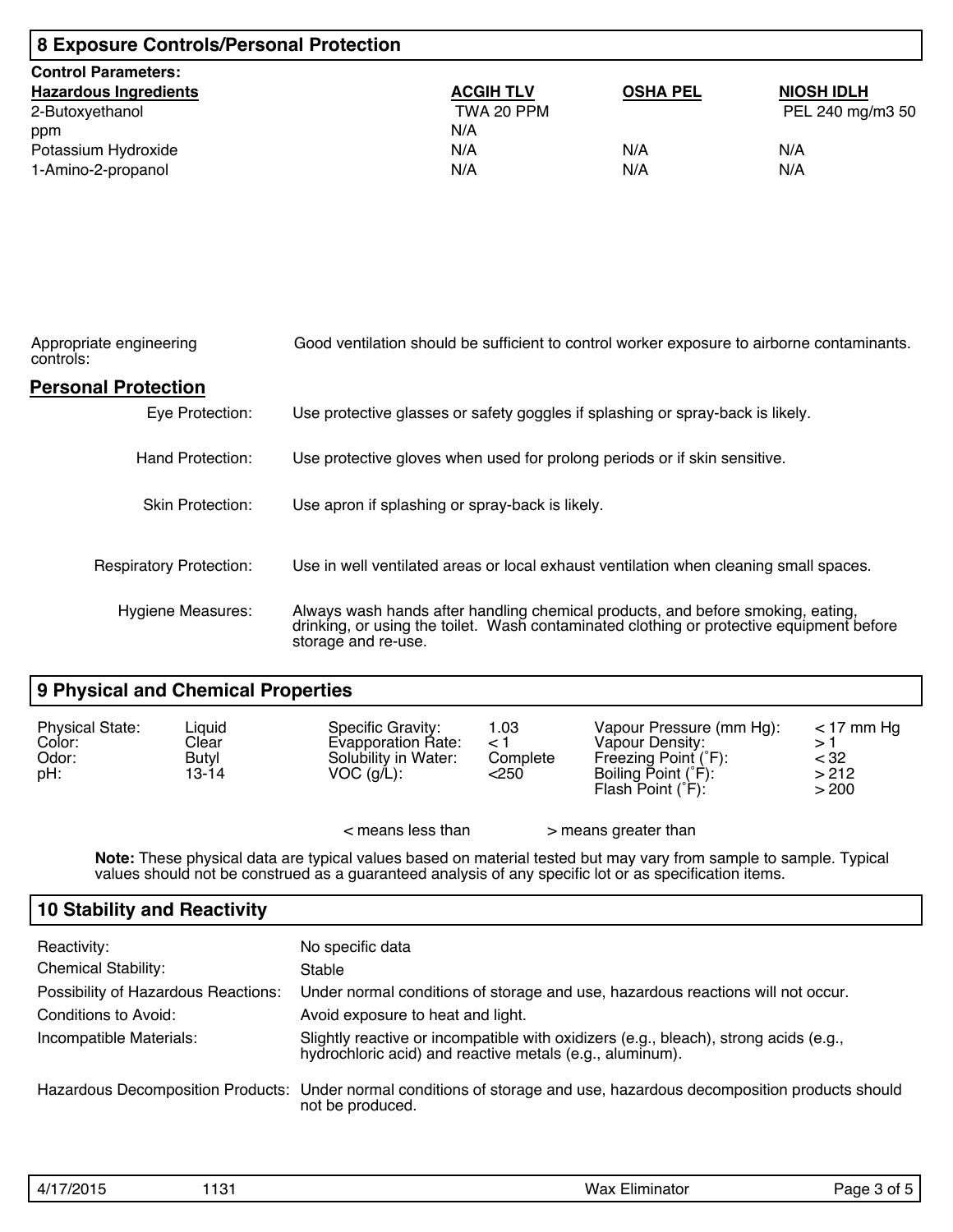## **11 Toxological Information**

| Symptoms:                                                |                                                                                                                                                                   |                                                                                    |                                                   |                                                                                                                        |                                  |  |  |  |
|----------------------------------------------------------|-------------------------------------------------------------------------------------------------------------------------------------------------------------------|------------------------------------------------------------------------------------|---------------------------------------------------|------------------------------------------------------------------------------------------------------------------------|----------------------------------|--|--|--|
|                                                          | Eye Contact:<br>Adverse symptoms may include the following: irritation, watering, redness                                                                         |                                                                                    |                                                   |                                                                                                                        |                                  |  |  |  |
|                                                          | <b>Skin Contact:</b>                                                                                                                                              | Adverse symptoms may include the following: irritation, redness                    |                                                   |                                                                                                                        |                                  |  |  |  |
|                                                          | Inhalation:                                                                                                                                                       | Adverse symptoms may include the following: respiratory tract irritation, coughing |                                                   |                                                                                                                        |                                  |  |  |  |
|                                                          | Ingestion:                                                                                                                                                        | Adverse symptoms may include the following: stomach pains                          |                                                   |                                                                                                                        |                                  |  |  |  |
| <b>Acute Toxicity:</b>                                   |                                                                                                                                                                   |                                                                                    |                                                   |                                                                                                                        |                                  |  |  |  |
|                                                          | Eye Contact:                                                                                                                                                      |                                                                                    | Causes serious eye damage.                        |                                                                                                                        |                                  |  |  |  |
|                                                          | Skin Contact:                                                                                                                                                     |                                                                                    | Causes severe burns.                              |                                                                                                                        |                                  |  |  |  |
|                                                          | Inhalation:                                                                                                                                                       |                                                                                    | Causes respiratory system irritation.             |                                                                                                                        |                                  |  |  |  |
|                                                          | Ingestion:                                                                                                                                                        |                                                                                    | Causes burns to mouth, throat and stomach         |                                                                                                                        |                                  |  |  |  |
|                                                          |                                                                                                                                                                   |                                                                                    |                                                   |                                                                                                                        |                                  |  |  |  |
| <b>Toxicity Data:</b>                                    |                                                                                                                                                                   |                                                                                    |                                                   |                                                                                                                        |                                  |  |  |  |
| <b>Hazardous Ingredients</b><br>2-Butoxyethanol          |                                                                                                                                                                   |                                                                                    | <b>Result</b><br>LD50 Dermal                      | <b>Species</b><br>Guinea Pig                                                                                           | <b>Dose</b><br>>2000 mg/kg       |  |  |  |
|                                                          |                                                                                                                                                                   |                                                                                    | <b>LC0 Inhalation</b>                             | Guinea Pig                                                                                                             | $>3.1$ mg/l                      |  |  |  |
|                                                          |                                                                                                                                                                   |                                                                                    | LD50 Ingestion                                    | Rat                                                                                                                    | 1,300 mg/kg                      |  |  |  |
|                                                          |                                                                                                                                                                   |                                                                                    | LD50 Ingestion                                    | Guinea                                                                                                                 | 1,400 mg/kg                      |  |  |  |
| Potassium Hydroxide                                      |                                                                                                                                                                   |                                                                                    | LD50-Oral                                         | Rat                                                                                                                    | 214 mg/kg                        |  |  |  |
| 1-Amino-2-propanol                                       |                                                                                                                                                                   |                                                                                    | LD 50- Ingestion                                  | Rat                                                                                                                    | 2813 mg/kg                       |  |  |  |
|                                                          |                                                                                                                                                                   |                                                                                    | LD 50- Dermal                                     | Rabbit                                                                                                                 | 1851 mg/kg                       |  |  |  |
|                                                          |                                                                                                                                                                   |                                                                                    |                                                   |                                                                                                                        |                                  |  |  |  |
| <b>Chronic Effects:</b>                                  |                                                                                                                                                                   |                                                                                    | No known significant effects or critical hazards  |                                                                                                                        |                                  |  |  |  |
|                                                          | <b>12 Ecological Information</b>                                                                                                                                  |                                                                                    |                                                   |                                                                                                                        |                                  |  |  |  |
| Ecotoxicity:                                             |                                                                                                                                                                   | No data available.                                                                 |                                                   |                                                                                                                        |                                  |  |  |  |
|                                                          |                                                                                                                                                                   |                                                                                    |                                                   |                                                                                                                        |                                  |  |  |  |
| <b>Aquatic Toxicity:</b><br><b>Hazardous Ingredients</b> |                                                                                                                                                                   |                                                                                    | <b>Result</b>                                     |                                                                                                                        |                                  |  |  |  |
| 2-Butoxyethanol                                          |                                                                                                                                                                   |                                                                                    | <b>LC50</b>                                       | <b>Species</b><br>rainbow trout                                                                                        | <b>Dose</b><br>1,474 mg/l/96 hrs |  |  |  |
|                                                          |                                                                                                                                                                   |                                                                                    | <b>EC50</b>                                       | <b>Water Flea</b>                                                                                                      | 1,550 mg/l/48 hrs                |  |  |  |
|                                                          |                                                                                                                                                                   |                                                                                    | EbC <sub>50</sub>                                 | Green Algae                                                                                                            | 911 mg/L/72 hrs                  |  |  |  |
|                                                          |                                                                                                                                                                   |                                                                                    | <b>IC50</b>                                       | <b>Bacteria</b>                                                                                                        | >1000 mg/L                       |  |  |  |
| Potassium Hydroxide                                      |                                                                                                                                                                   |                                                                                    | <b>LC50</b>                                       | Mosquito Fish                                                                                                          | 80 mg/l/96 hrs                   |  |  |  |
|                                                          |                                                                                                                                                                   |                                                                                    | <b>LC50</b>                                       | <b>Fathead Minnow</b>                                                                                                  | 179 mg/l/96 hrs                  |  |  |  |
|                                                          |                                                                                                                                                                   |                                                                                    | <b>EC50</b>                                       | Daphnia magna                                                                                                          | 60 mg/l/48 hrs                   |  |  |  |
|                                                          |                                                                                                                                                                   |                                                                                    | ErC50                                             | Selenastrum capriconutum                                                                                               | 61 mg/L 96 hrs                   |  |  |  |
| 1-Amino-2-propanol                                       |                                                                                                                                                                   |                                                                                    | <b>LC50</b>                                       | <b>Fathead minnow</b>                                                                                                  | 2520 mg/l/96 hrs                 |  |  |  |
|                                                          |                                                                                                                                                                   |                                                                                    | <b>LC50</b>                                       | Goldfish                                                                                                               | 210 mg/l/96 hrs                  |  |  |  |
|                                                          |                                                                                                                                                                   |                                                                                    | <b>LC50</b>                                       | Golden Orfe                                                                                                            | 215-464 mg/l/96 hrs              |  |  |  |
|                                                          |                                                                                                                                                                   |                                                                                    | <b>EC50</b>                                       | water flea daphnia magna                                                                                               | 109 mg/l/48 hrs                  |  |  |  |
|                                                          |                                                                                                                                                                   |                                                                                    | ErC50                                             | alga scenedesmus                                                                                                       | 32.7 mg/l/72 hrs                 |  |  |  |
| <b>Other Adverse Effects:</b>                            |                                                                                                                                                                   |                                                                                    | No known significant effects or critical hazards. |                                                                                                                        |                                  |  |  |  |
|                                                          | <b>13 Disposal Considerations</b>                                                                                                                                 |                                                                                    |                                                   |                                                                                                                        |                                  |  |  |  |
|                                                          |                                                                                                                                                                   |                                                                                    |                                                   |                                                                                                                        |                                  |  |  |  |
| Disposal Methods:                                        | Diluted product can be flushed to sanitary sewer. Discard empty container in trash.<br>Dispose of waste in accordance with federal, state, and local regulations. |                                                                                    |                                                   |                                                                                                                        |                                  |  |  |  |
|                                                          | <b>14 Transportation Information</b>                                                                                                                              |                                                                                    |                                                   |                                                                                                                        |                                  |  |  |  |
|                                                          |                                                                                                                                                                   |                                                                                    |                                                   | Certain shipping modes or package sizes may have exceptions from the transport regulations.                            |                                  |  |  |  |
|                                                          |                                                                                                                                                                   |                                                                                    |                                                   | The classification provided may not reflect those exceptions and may not apply to all shipping modes or package sizes. |                                  |  |  |  |
| <b>Ground Transport</b>                                  |                                                                                                                                                                   |                                                                                    |                                                   |                                                                                                                        |                                  |  |  |  |
| <b>DOT Classification:</b>                               |                                                                                                                                                                   | Regulated                                                                          |                                                   |                                                                                                                        |                                  |  |  |  |
| <b>UN Number:</b>                                        |                                                                                                                                                                   | 1760                                                                               |                                                   |                                                                                                                        |                                  |  |  |  |

| $\Lambda$<br>״ד. | ໍດ-<br>ا ت ا<br>____ | $- - - -$<br>wa.<br>.<br>Ш | $\overline{\phantom{a}}$ |
|------------------|----------------------|----------------------------|--------------------------|
|                  |                      |                            |                          |